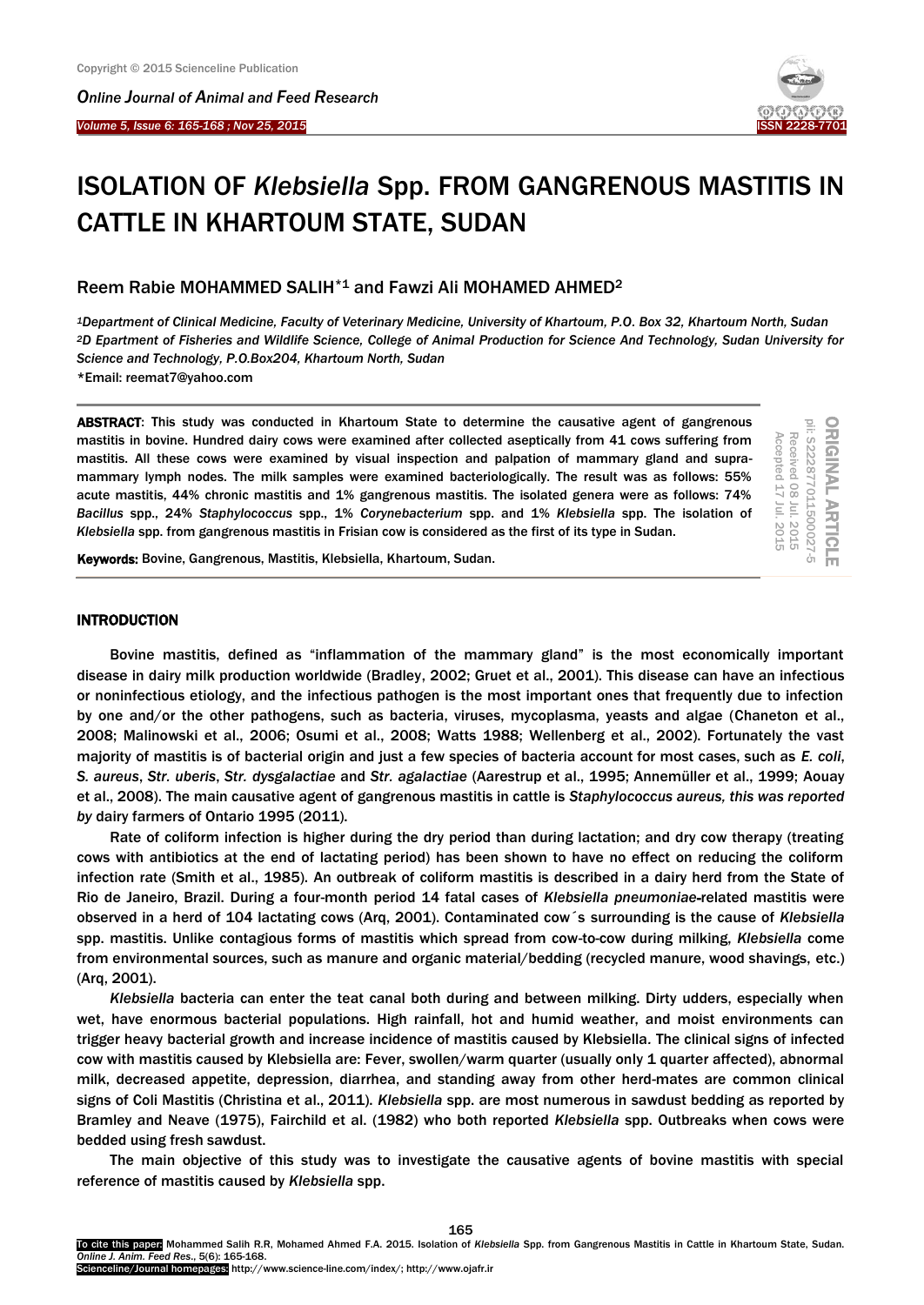## MATERIAL AND METHODS

The samples were subjected to pH detection by using an indicator paper (manufactured by Kruse Company in Denmark). This test was applied by adding one drop of milk on yellow spot, in a few seconds the colour should change. The milk samples were collected aseptically from individual cows from infected quarters and then were subjected to bacteriological analysis by culturing on Blood agar and MacConkey´s agar. Isolation and identification was carried out according to the method of Barrow and Feltham (2003). The disc of different antibiotics was used for sensitivity test on the isolates according to Barrow and Feltham (2003).

## RESULTS

Among the Hundred examined cows we find one was infected with gangrenous mastitis. Examination of the mammary gland produced a yellowish secretion in the left hind quarter, and the consistency of the secretion in the other quarters was normal in the infected cattle with gangrenous mastitis. The clinical signs observed in the cow affected by gangrenous mastitis were increase in body temperature, sloughed the mammary gland from the body and the oozing of purulent secretions. The pH indicator paper revealed change in colour from yellow to green. Table 1 shows the percentage of *Klebsiella* spp. and other isolates from various type of mastitis, there were *Bacillus* spp. (74%), *Staphylococcus* spp. (24%), *Klebsiella* spp 1% and *corynebacterium* spp. (1%). The various type of mastitis diagnosed were acute mastitis 55%, chronic mastitis 44% and 1% for gangrenous mastitis showed Figure 1. Table 2 shows the results of the antibiotic sensitivity test. *Klebsiella* was found equally sensitive to all antibiotics tested.

| Table 1 - The percentage of isolated bacteria from milk samples |                     |  |  |  |  |  |  |  |  |
|-----------------------------------------------------------------|---------------------|--|--|--|--|--|--|--|--|
| <b>Bacteria</b>                                                 | <b>Percentage %</b> |  |  |  |  |  |  |  |  |
| Bacillus spp.                                                   | 74                  |  |  |  |  |  |  |  |  |
| Staphylococcus spp.                                             | 24                  |  |  |  |  |  |  |  |  |
| Klebsiella spp.                                                 | 1                   |  |  |  |  |  |  |  |  |
| Corynebacterium spp.                                            | 1                   |  |  |  |  |  |  |  |  |

## Table 2 - The effectiveness of different antibiotics against Klebsiella spp

| Klebsiella<br>spp. | The effectiveness of different antibiotics against Klebsiella spp. and name of antibiotic |                                |                         |                            |                                |                               |                                |                                |                        |                                 |                         |                        |
|--------------------|-------------------------------------------------------------------------------------------|--------------------------------|-------------------------|----------------------------|--------------------------------|-------------------------------|--------------------------------|--------------------------------|------------------------|---------------------------------|-------------------------|------------------------|
|                    | AS<br>20 <sub>mcg</sub>                                                                   | <b>BA</b><br>25 <sub>mcg</sub> | СF<br>30 <sub>mcg</sub> | <b>TZP</b><br>$100/10$ mcg | <b>CH</b><br>30 <sub>mcg</sub> | <b>CP</b><br>5 <sub>mcg</sub> | <b>CI</b><br>30 <sub>mcg</sub> | <b>TE</b><br>30 <sub>mcg</sub> | ΟF<br>5 <sub>mcg</sub> | <b>GM</b><br>10 <sub>mc</sub> g | AK<br>30 <sub>mcg</sub> | PF<br>5 <sub>mcg</sub> |
| <b>Results</b>     | $^{+++}$                                                                                  | $^{++}$                        | $^{++}$                 | $^{+++}$                   | $^{++}$                        | $^{++}$                       | $^{++}$                        | $^{+++}$                       | $^{+++}$               | $^{++}$                         | $^{+++}$                | $^{+++}$               |

AS: Ampicillin/Sulbactam; CI: Ceftizoxime; BA: Co-Trimoxazole; TE: Tetracycline; CF: Cefotaxime; OF: Ofloxacin; TZP: Piperacillin/ Tazobactam; GM: Gentamycin; CH: Chloramphenicol; AK: Amikacin; CP: Ciprofloxacin; PF: Pefloxacin; (+++): Higly sensitive.



Figure 1 - The percentage of types of mastitis

166

To cite this paper: Mohammed Salih R.R, Mohamed Ahmed F.A. 2015. Isolation of *Klebsiella* Spp. from Gangrenous Mastitis in Cattle in Khartoum State, Sudan. *Online J. Anim. Feed Res*., 5(6): 165-168.

Scienceline/Journal homepages: http://www.science-line.com/index/; http://www.ojafr.ir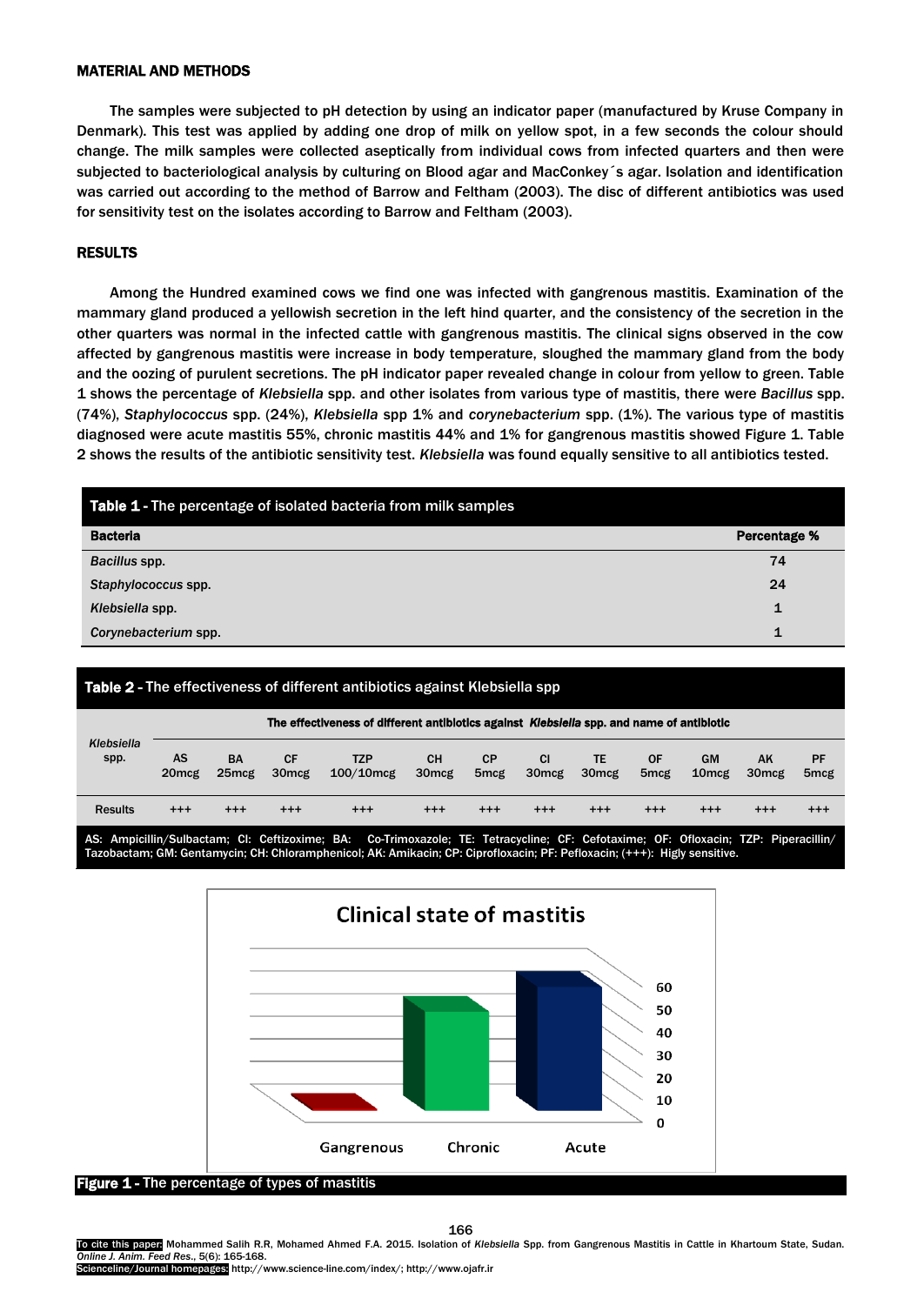## **DISCUSSION**

In the literature dealing with gangrenous mastitis, there is considerable discussion concerning the relative importance of various bacteria in the pathogenesis of the condition (Minett 1937; Schalm, 1944). The environmental mastitis becomes more prevalent in a herd, the probability increases in early-lactation. The greatest number of cases in the first 21 days after calving, before breeding starts. Coliforms are found in soil, water and manure and they also inhabit the intestinal tract of cows (Eberhart et al., 1979; Fairchild et al., 1982)*. Klebsiella pneumoniae* and *Escherichia coli* are the most common species associated with mastitis (International Dairy Federation, 1999) in dairy cattle. However, a significant number of cases were recorded until 70 days after calving. Then, as lactation progressed, the numbers became much more sporadic. With increased environmental mastitis in the summer, the occurrence of such cases in some cows close to breeding is likely (Perrin et al., 2007).

Isolation of *Klebsiella* spp. in this study is in accord with Cullor (1992), who found that 20% of bovine mastitic cases, in Nordic countries caused by coliform of which about 85% were *E. coli* and the rest were *Klebsiella* spp., and other *Enterobacteria* were isolated. This is in agreement with Mc Donald et al. (1970); Ibrahim and Habiballa (1978). To the best of knowledge gangrenous mastitis caused by *Klebsiella spp* is considered as the first report in Sudan.

## **CONCLOUSION**

Regardless of this result should be make an experimental infection with *Klebsiella* spp. to confirm that bacteria can cause gangrenous mastitis and use PCR to detect what strain of these bacteria or the toxin can cause gangrenous mastitis.

#### REFERENCES

- Aarestrup FM, Wegener HC and Rosdahl VT (1995). Evaluation of phenotypic and genotypic methods for epidemiological typing of *Staphylococcus aureus* isolates from bovine mastitis in Denmark. Vet. Microbiol, 45: 139 -150.
- Annemüller C, Lämmler C and Zschöck M (1999). Genotyping of *Staphylococcus aureus* isolated from bovine mastitis. Vet. Microbiol, 69: 217-224.
- Anonymous (2012). Health and Welfare. Copyright©2012 Ahdb all Rights Reserved.
- Aouay A, Coppée F, Cloet S, Cuvelier P, Belayew A, Lagneau PE and Mullender C (2008). Molecular characterization of Prototheca strains isolated from bovine mastitis. J. Med. Mycol, 18: 224-227.
- Arg B (2001). An outbreak of acute bovine mastitis caused by *Klebsiella pneumonia* in a dairy herd. Med. Vet. Zootec, 53*.*
- Bradley A (2002). Bovine mastitis: an evolving disease. Vet. J, 164: 116 -128.
- Bramley A J and Neave FK (1975). Studies on the control of coliform mastitis in causes, prevalence, prevention. J. Dairy Sci, 68: 1531-1553.
- Barrow GI and Feltham RKA (2003). Cowan and Steel's manual for identification of medical bacteria.  $3^{rd}$  (ed) Cambridge press.
- Chaneton L, Tirant L., Maito J, Chaves J, Bussmann LE (2008). Relationship between milk lactoferrin and etiological agent in the mastitic bovine mammary gland. J. Dairy Sci, 91: 1865-1873. Deliv. Rev. 50, 245-259.
- Christina S, Petersson W, Isis M, John C (2011). Klebsiella spp.: A Practical Summary for Controlling Mastitis. Maryland Regional College of Veterinary Medicine.
- Cullor J (1992). Tests for identifying antibiotic residues in milk; How well do they work? Vet. Med, 87:, 1235- 1241.
- Dairy Farmers of Ontario (1995, 2011). Mastitis pathogens. Proudly serving Ontario´s milk producers.
- Eberhart RJ, Natzke RP, Newbould FHS, Nonnecke B and Thompson PD (1979). Coliform mastitis a review. J. Dairy Sci, 62: 1 - 22.
- Fairchild TP, McArthur BJH, Moore J and Hylton WE (1982). Coliform counts 16 in various bedding material. J. Dairy Sci, 65: 1029-1035.
- Gruet P, Maincent P, Berthelot X, Kaltsatos V (2001). Bovine mastitis and intramammary drug delivery: review and perspectives. Adv. Drug.